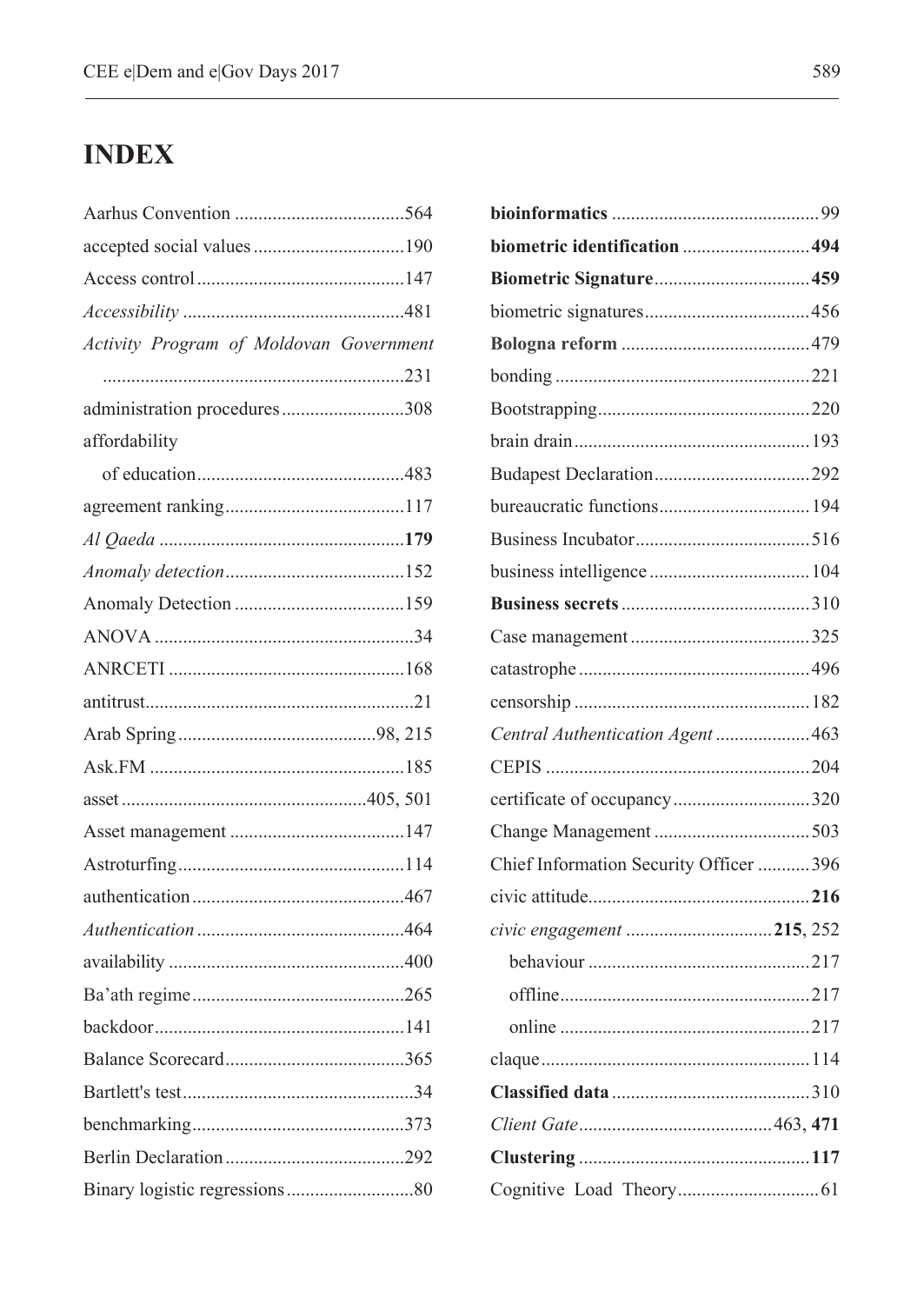| corruption                     |    |
|--------------------------------|----|
|                                |    |
|                                |    |
|                                |    |
|                                |    |
|                                |    |
| Corruption Perception Index262 |    |
|                                |    |
|                                |    |
|                                |    |
|                                |    |
|                                | 34 |
|                                |    |
|                                |    |
|                                |    |
| currency                       |    |
|                                |    |
|                                |    |

| Cybersecurity                      |  |
|------------------------------------|--|
|                                    |  |
|                                    |  |
|                                    |  |
|                                    |  |
| Data Protection Authority 128      |  |
|                                    |  |
|                                    |  |
|                                    |  |
|                                    |  |
|                                    |  |
| Determinants of digital divide  83 |  |
|                                    |  |
|                                    |  |
| Digital Divide  XIII, 57, 79, 137  |  |
|                                    |  |
| digital environmentalism564        |  |
|                                    |  |
| Digital Innovation Plan            |  |
|                                    |  |
|                                    |  |
| Digital Moldova 2020 167, 238, 285 |  |
| Digital Single Market  19, 20, 205 |  |
|                                    |  |
|                                    |  |
|                                    |  |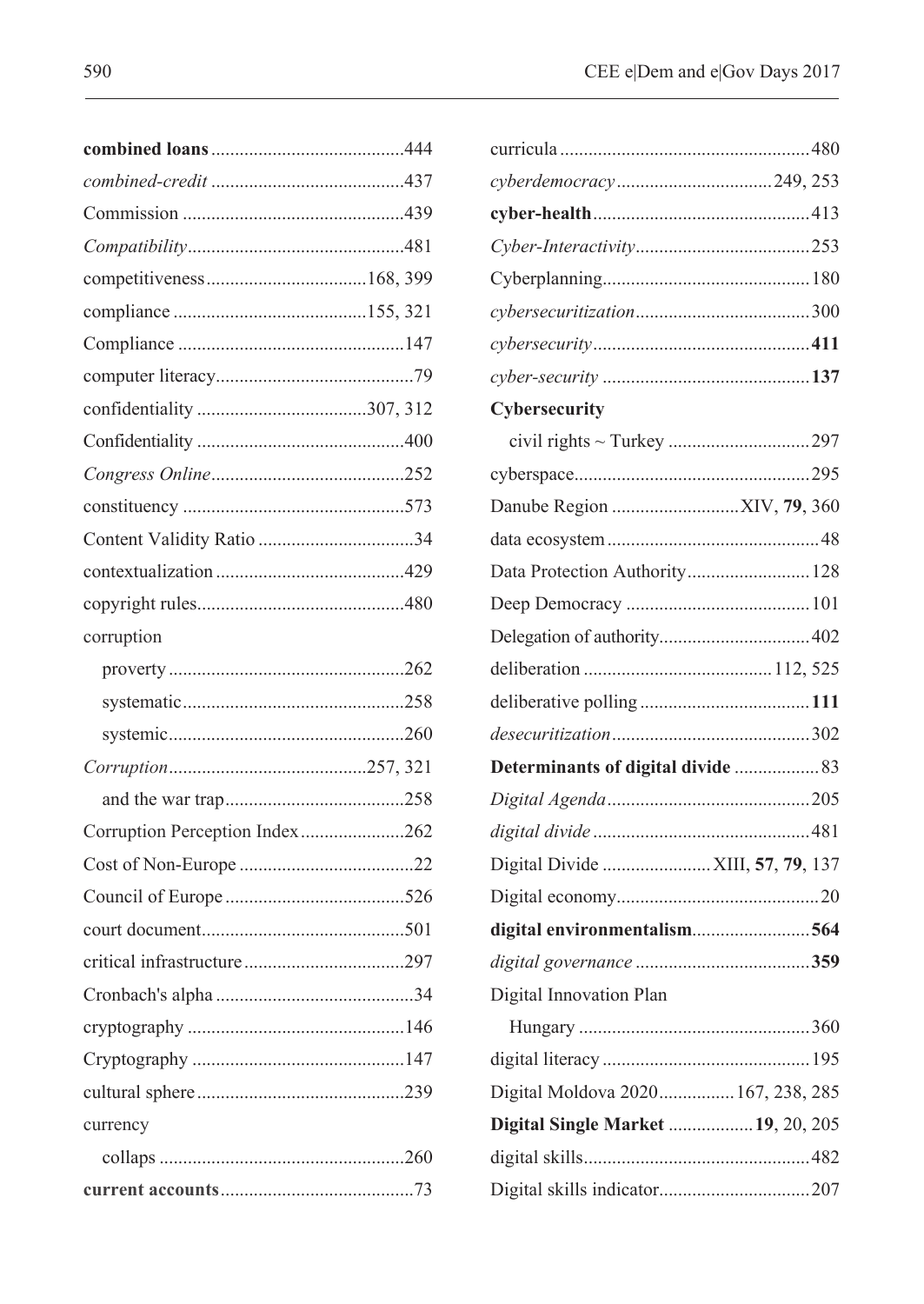| Digital Wellbeing Program 359   |    |
|---------------------------------|----|
|                                 |    |
|                                 |    |
|                                 |    |
| disaster management 491, 493    |    |
| Discriminant                    |    |
|                                 |    |
|                                 |    |
|                                 |    |
| disenfranchisement112,580       |    |
|                                 |    |
| Dynamic Threshold Algorithms153 |    |
|                                 |    |
|                                 |    |
|                                 |    |
|                                 |    |
|                                 |    |
|                                 |    |
|                                 |    |
|                                 |    |
|                                 |    |
| E-document management375        |    |
|                                 |    |
| $e$ -Forms                      | 90 |
| e-Governance Centre             |    |
|                                 |    |
| e-Government Centre             |    |
|                                 |    |
|                                 |    |
|                                 |    |
|                                 |    |

| Electronic Document Management 501        |
|-------------------------------------------|
|                                           |
| Electronic identification 464             |
|                                           |
|                                           |
|                                           |
| EMEA Satellite Operators Association  204 |
|                                           |
|                                           |
| English language fluency37                |
|                                           |
|                                           |
|                                           |
|                                           |
|                                           |
|                                           |
|                                           |
|                                           |
|                                           |
|                                           |
|                                           |
|                                           |
|                                           |
|                                           |
|                                           |
| e-Transformation  169, 196, 348           |
| EU Safer Internet Program 386             |
|                                           |
|                                           |
|                                           |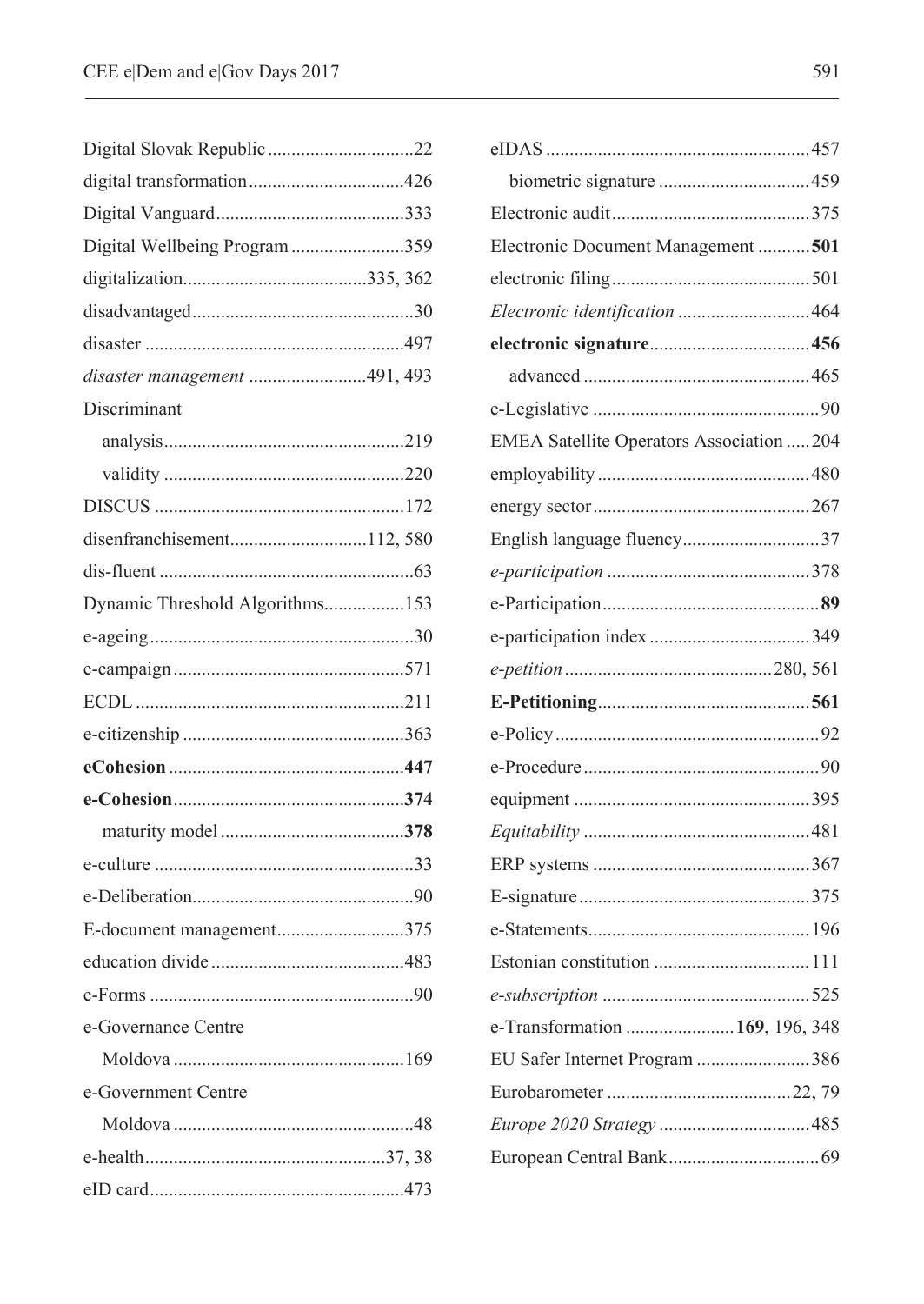| Freedom of Information309, 496               |
|----------------------------------------------|
|                                              |
|                                              |
| General Data Protection Regulation. 125, 126 |
| <b>General Regulation Data Protection131</b> |
|                                              |
|                                              |
|                                              |
|                                              |
|                                              |
|                                              |
|                                              |
|                                              |
| <b>Graphical Ranking Mechanics  114</b>      |
|                                              |
|                                              |
|                                              |
|                                              |
|                                              |
|                                              |
|                                              |
|                                              |
|                                              |
|                                              |
|                                              |
|                                              |
|                                              |
|                                              |
| Hungarian Development Bank  446              |
|                                              |
|                                              |
|                                              |
|                                              |
|                                              |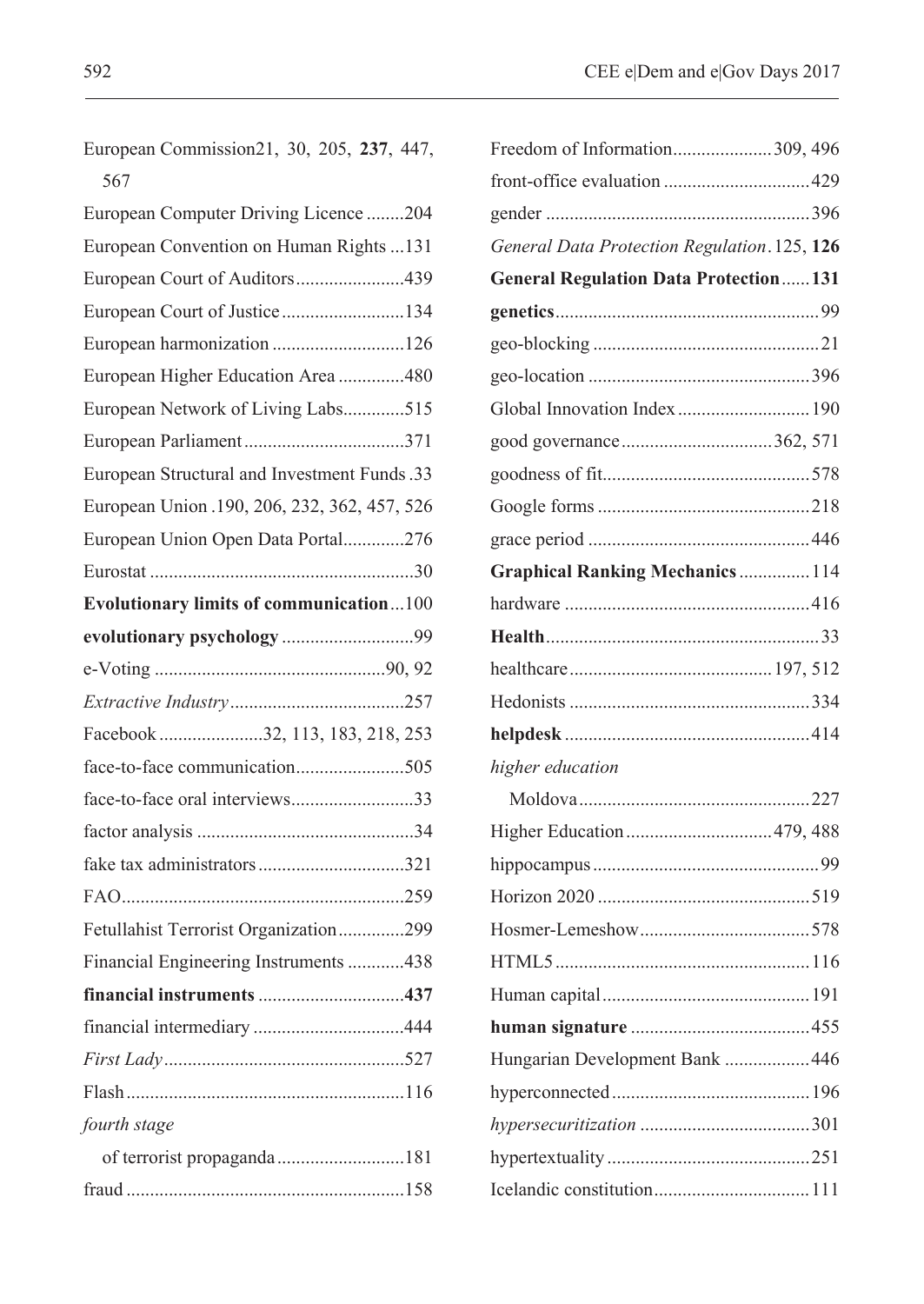| Incident Advisory Capability404                |
|------------------------------------------------|
|                                                |
|                                                |
| <b>Information Risks Management400</b>         |
|                                                |
| Information Security Management System147      |
| Information Security Model395                  |
|                                                |
| Information Society Development Institute      |
|                                                |
| Informational Self-Determination309            |
| Inland Revenue Service 324                     |
|                                                |
|                                                |
|                                                |
|                                                |
|                                                |
|                                                |
| Internal Revenue Service 320                   |
| International Monetary Fund 324                |
| International Organization for Standardization |
|                                                |
| Internet freedom                               |
|                                                |
| <b>Internet Freedom</b>                        |
|                                                |
| Internet Law                                   |
|                                                |
| Internet of Things138, 511                     |
| interoperability374, 376, 378                  |
| interorganizational business processes146      |

| Italian Supreme Court of Cassation 133 |  |
|----------------------------------------|--|
|                                        |  |
|                                        |  |
|                                        |  |
|                                        |  |
|                                        |  |
|                                        |  |
|                                        |  |
|                                        |  |
|                                        |  |
|                                        |  |
|                                        |  |
|                                        |  |
|                                        |  |
|                                        |  |
|                                        |  |
|                                        |  |
|                                        |  |
|                                        |  |
|                                        |  |
| Massive Online Open Courses227         |  |
| Massive Open Online Courses484         |  |
| mass-online deliberation 111           |  |
|                                        |  |
|                                        |  |
|                                        |  |
|                                        |  |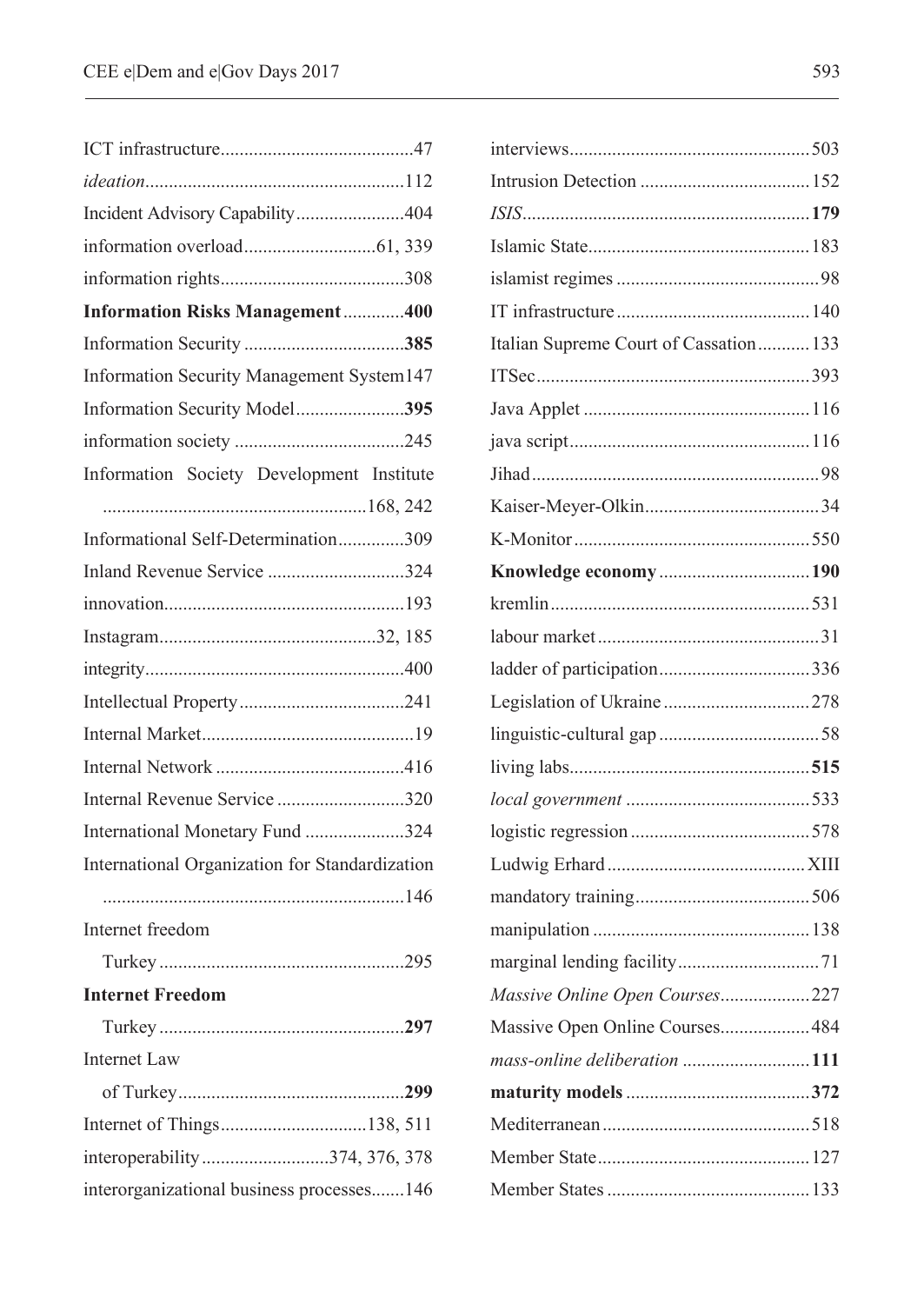| Migration                                 |
|-------------------------------------------|
|                                           |
| Millennium Development Goals45            |
| Ministry of Public Administration 38      |
|                                           |
| Mobile Device Security 151                |
|                                           |
| Moldova43, 167, 189, 238, 284, 347, 410,  |
| 480, 525                                  |
| Moldova - European Union Association167   |
|                                           |
| Moldova Digitala 2020 355                 |
| Moldova Innovation Strategy47             |
| Moldova-European Union Association        |
|                                           |
|                                           |
|                                           |
|                                           |
|                                           |
| multilevel governance363                  |
| multi-level governance339                 |
|                                           |
|                                           |
| municipal executive board431              |
|                                           |
|                                           |
| National Agency for Fiscal Administration |
|                                           |
| National Bibliometric Instrument          |
|                                           |
| National Statistical System               |

| OECD Digital Economy Outlook29, 31  |    |
|-------------------------------------|----|
|                                     |    |
|                                     |    |
|                                     |    |
|                                     |    |
|                                     |    |
|                                     |    |
| Open Access Repository283           |    |
| Open Archives Initiative285         |    |
|                                     |    |
|                                     |    |
|                                     |    |
|                                     |    |
| Open Educational Resources 228, 479 |    |
| Open Government action plan         |    |
|                                     |    |
|                                     |    |
|                                     |    |
|                                     |    |
|                                     |    |
|                                     | 70 |
|                                     |    |
|                                     |    |
|                                     |    |
|                                     |    |
| Paperless Government  197           |    |
|                                     |    |
|                                     |    |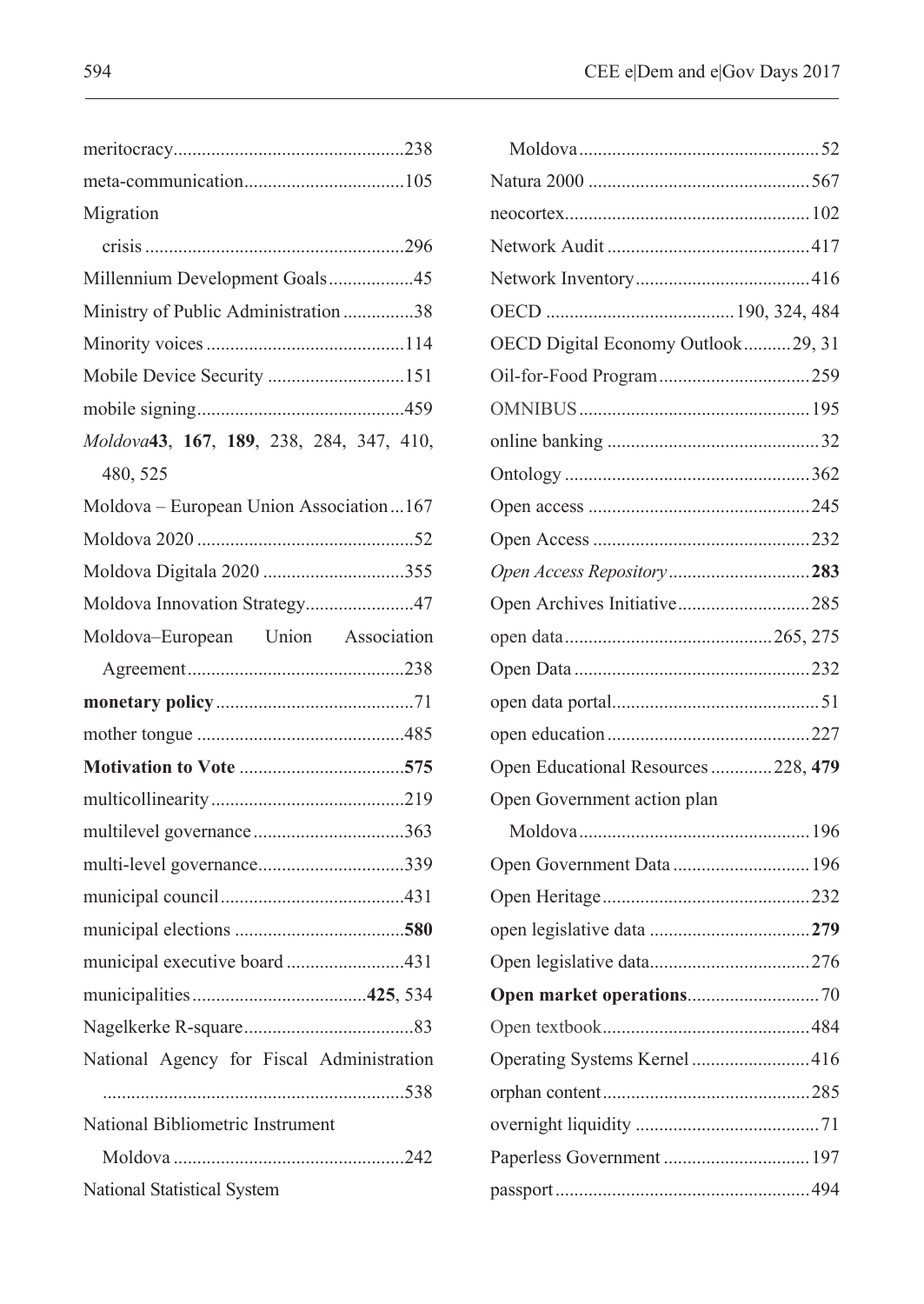| Pearson correlation coefficient206 |  |
|------------------------------------|--|
|                                    |  |
|                                    |  |
|                                    |  |
| personal data management496        |  |
|                                    |  |
|                                    |  |
|                                    |  |
|                                    |  |
|                                    |  |
|                                    |  |
|                                    |  |
|                                    |  |
| policy management                  |  |
|                                    |  |
|                                    |  |
|                                    |  |
|                                    |  |
| 579                                |  |
|                                    |  |
|                                    |  |
| Prebendalism                       |  |
|                                    |  |
| presidential communication525      |  |
|                                    |  |
|                                    |  |

| Process Mining Manifesto  145                |  |
|----------------------------------------------|--|
|                                              |  |
|                                              |  |
|                                              |  |
| psychology                                   |  |
|                                              |  |
|                                              |  |
|                                              |  |
|                                              |  |
|                                              |  |
| questionnaire35, 80, 217, 534, 554, 557, 574 |  |
|                                              |  |
|                                              |  |
|                                              |  |
| risk management methodology 401              |  |
|                                              |  |
|                                              |  |
|                                              |  |
|                                              |  |
|                                              |  |
|                                              |  |
|                                              |  |
|                                              |  |
| scientific journals                          |  |
|                                              |  |
|                                              |  |
| <b>Securitization</b>                        |  |
|                                              |  |
|                                              |  |
|                                              |  |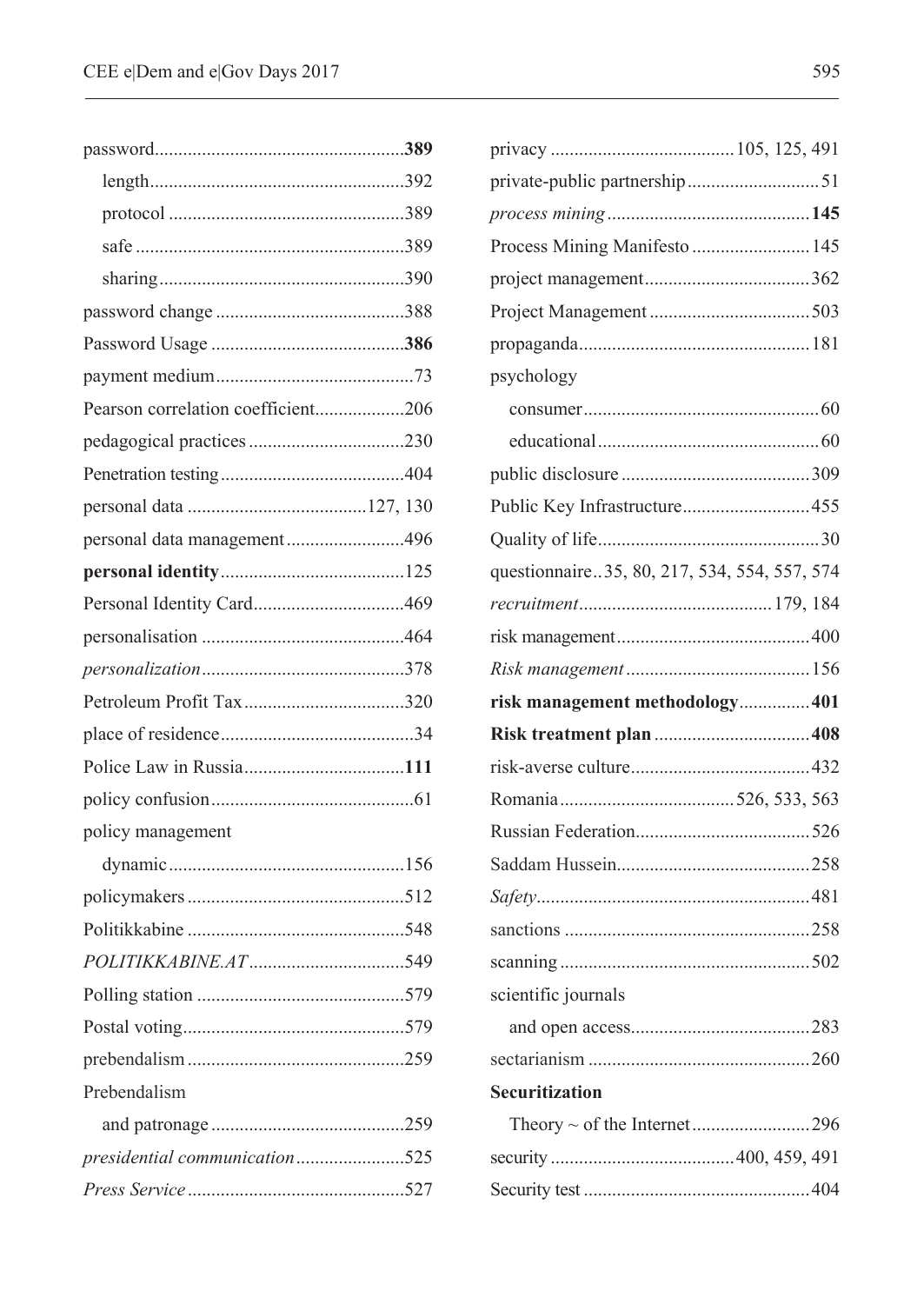| UN Economic and Social Council45 |  |
|----------------------------------|--|
|                                  |  |
|                                  |  |
|                                  |  |
|                                  |  |
|                                  |  |
|                                  |  |
|                                  |  |
|                                  |  |
|                                  |  |
|                                  |  |
|                                  |  |
|                                  |  |
|                                  |  |
|                                  |  |
|                                  |  |
|                                  |  |
| voter turnout                    |  |
|                                  |  |
|                                  |  |
| Voting Advice Application547     |  |
|                                  |  |
|                                  |  |
|                                  |  |
|                                  |  |
|                                  |  |
|                                  |  |
|                                  |  |